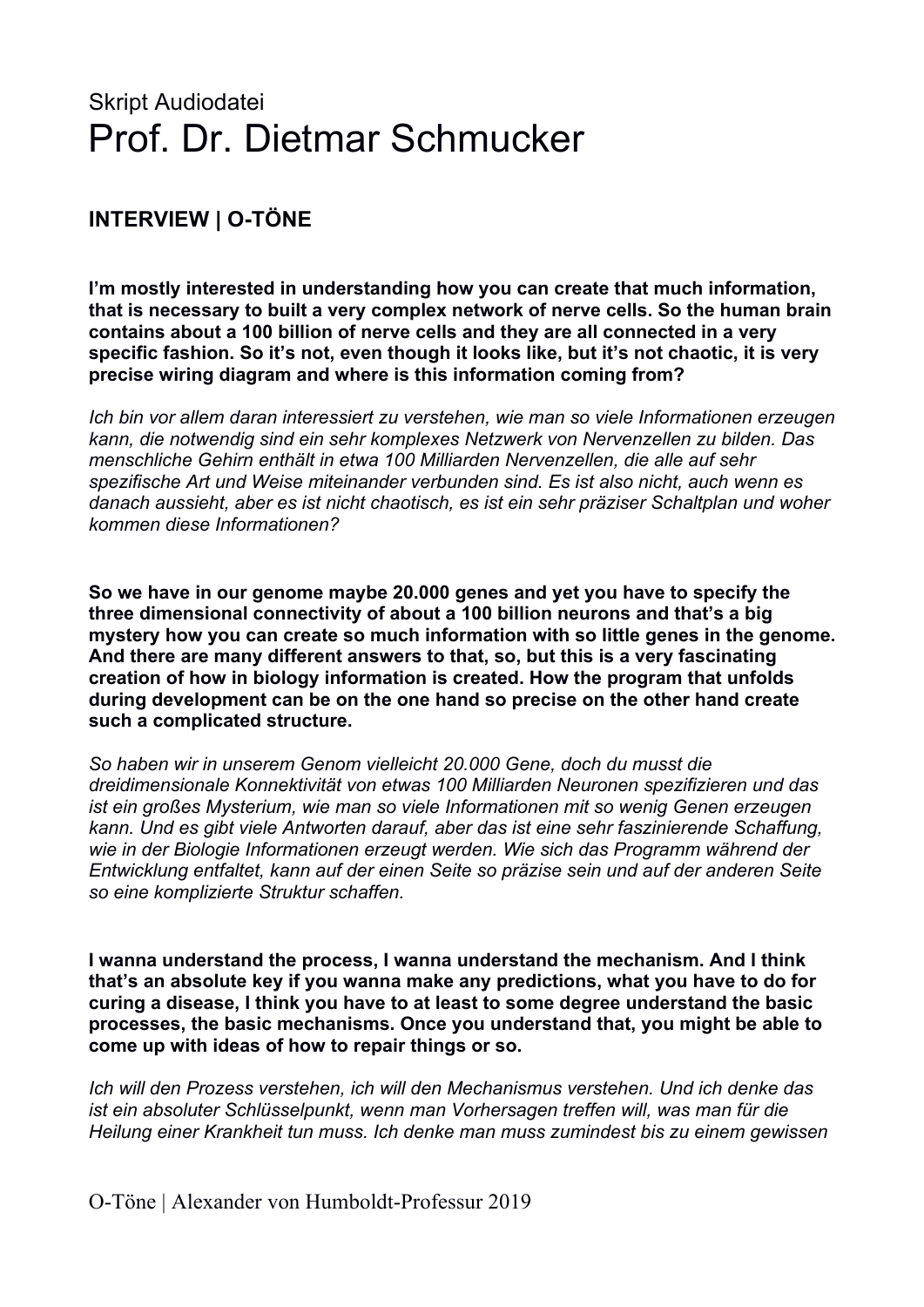*Grad die grundlegenden Prozesse verstehen. Sobald das verstanden ist, können Sie vielleicht eine Idee haben, wie Dinge repariert werden können.*

**In the case of nerve growths, it's actually very simple what we need to achieve, right, we need to activate nerve cells. What drives me, I'm, I'm super curious. This question of neuron development is something that fascinates me since many many years. And I'm essentially just following my curiosity. I am really try to understand basic mechanisms, it's if you ask what drives me, it's for whatever reason a great experience to learn something. That's at one point entirely hidden. And then where you suddenly are able to discover what's the basis of that process, right.** 

*Im Fall von Nervenwachstum ist es im Grunde sehr einfach was wir erreichen müssen. Wir müssen die Nervenzellen aktivieren. Was mich antreibt ist, dass ich super neugierig bin. Diese Frage der Neuronenentwicklung ist etwas, das mich seit vielen Jahren fasziniert. Ich folge eigentlich nur meiner Neugier. Ich versuche wirklich die grundlegenden Mechanismen zu verstehen, es ist, wenn man mich fragt, aus welchem Grund auch immer, eine großartige Erfahrung etwas zu lernen. Das ist bis zu einem gewissen Punkt was vollständig verborgen. Und dann, wenn man plötzlich in der Lage ist etwas grundlegendes zu verstehen was die Basis von allem ist.*

**So, to understand a little bit what drives me and why I'm doing what I'm doing and how I got into this and so, it's important that I am very curiosity driven and I consider my work that I did over the last 20, 25 years really one big adventure. That is linked to what I explained earlier, and that is that I think more like biology is the big revolution of my lifetime and participating in that was my big luck.**

*Um zu verstehen was mich antreibt und warum ich es tue und wie ich zu dem ganzen gekommen bin, ist es wichtig zu verstehen, dass ich sehr durch Neugier angetrieben bin und ich verstehe meine Arbeit, die ich die letzten 20, 25 Jahre gemacht habe, als ein großes Abenteuer. Das ist damit verbunden, was ich vorhin gesagt habe, und das ist, dass ich denke, dass die Biologie die große Revolution meines Leben ist und dass ich daran teilnehmen darf, ist mein großes Glück.* 

**In every career you have to have a lots, lots of luck and you have to be at the right moment at the right place. And I started as a young student, even considering doing things like plant biology and things like that, I was interested in neuroscience from the very beginning, but then I happened to also discover new technologies that allow to study development in general. And I picked as my first love one of the top labs that work on development biology and then as soon as I did that I was hooked for life and I would say my drive nowadays is still, it's essent, it's really an adventure of actually discovering hidden secrets of biology and just be totally fascinated how this is actually happening. And many people are of course interested in our work and work of my colleagues primarily from the idea of what can be learned from humans.**

*In jeder Karriere muss man viel, viel Glück haben und du musst im richtigen Moment am richtigen Ort sein. Und ich startete als junger Student, sogar noch am Überlegen*

O-Töne | Alexander von Humboldt-Professur 2019